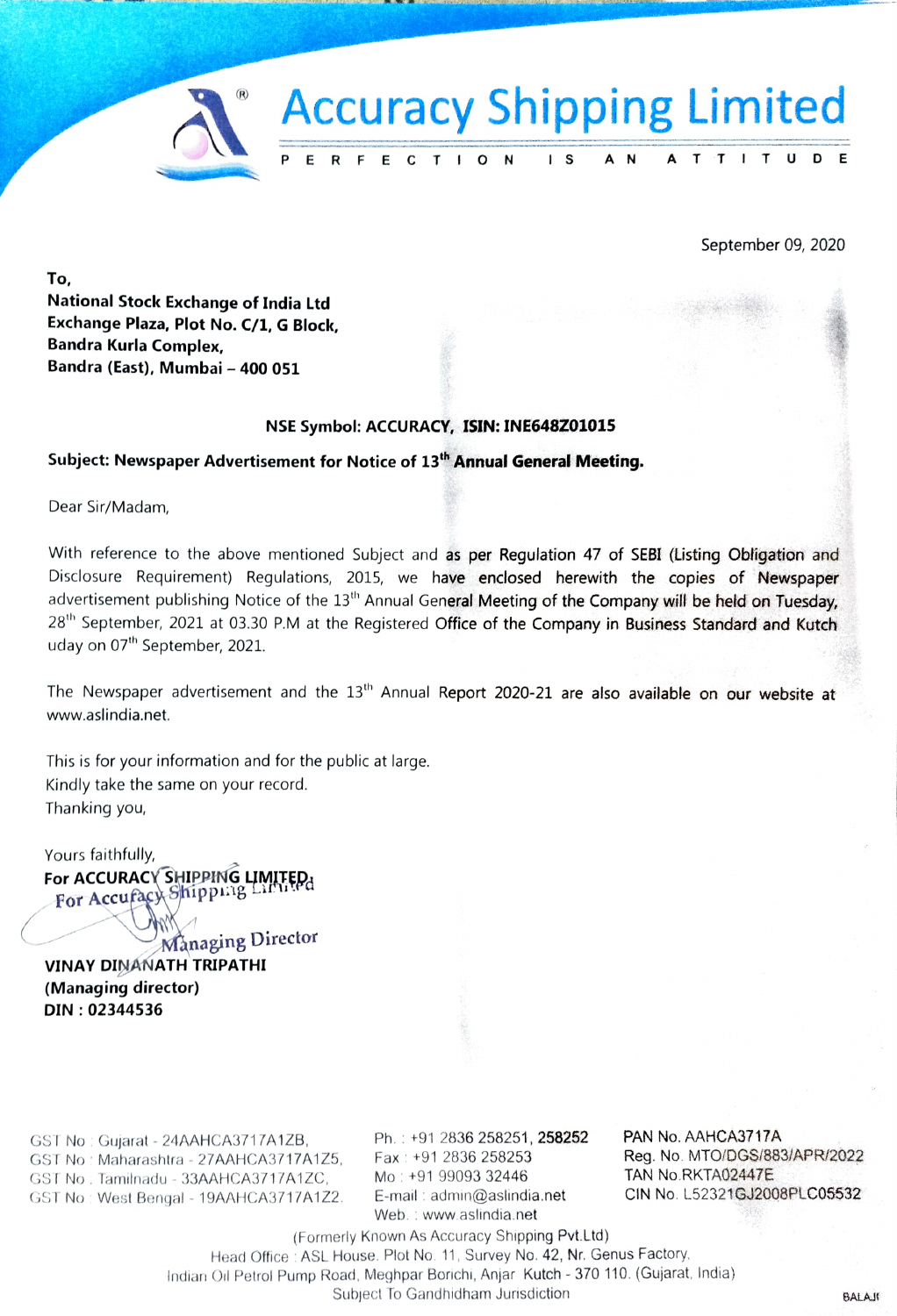## **BUSINESS Standard** AHMEDABAD | TUESDAY, 7 SEPTEMBER 2021